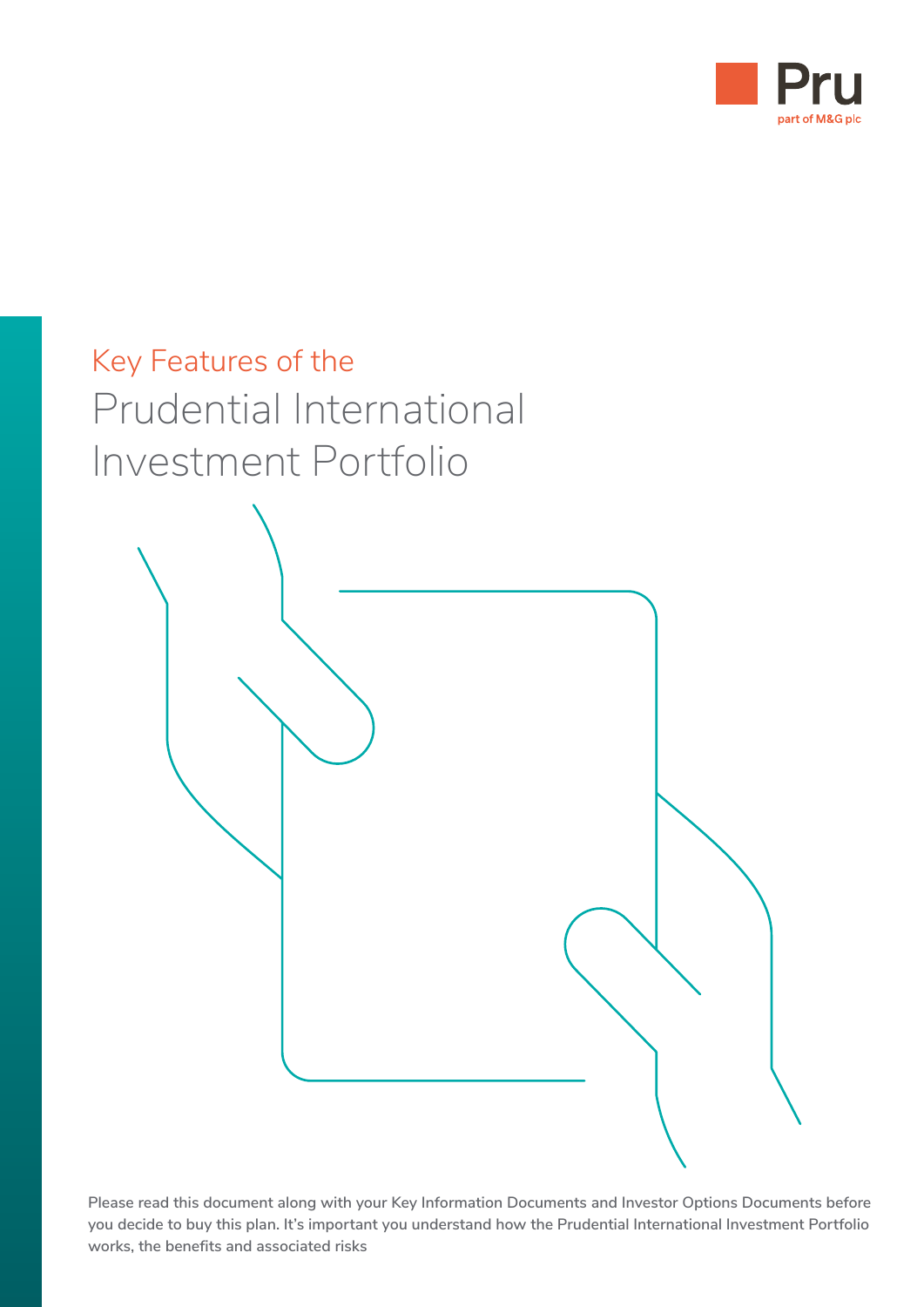# Contents

|                                            | What is the Deposit Account within my bond for?                                   | 8                                                                                                                        |
|--------------------------------------------|-----------------------------------------------------------------------------------|--------------------------------------------------------------------------------------------------------------------------|
| 3                                          | What are the charges and costs?                                                   | 8                                                                                                                        |
| 3                                          | What might I get back?                                                            | 11                                                                                                                       |
| 3                                          | How do I take money out of my bond?                                               | 11                                                                                                                       |
| 3                                          | What about tax?                                                                   | 12                                                                                                                       |
| $\Delta$                                   | How will I know how my Prudential International<br>Investment Portfolio is doing? | 13                                                                                                                       |
| 5                                          | What happens to the Prudential International                                      |                                                                                                                          |
| Is the Prudential International Investment |                                                                                   | 13                                                                                                                       |
| 5                                          | Portfolio isn't right for me?                                                     | 13                                                                                                                       |
| 5                                          |                                                                                   |                                                                                                                          |
| 5                                          |                                                                                   | 14                                                                                                                       |
| 5                                          |                                                                                   |                                                                                                                          |
|                                            | Get in touch                                                                      | 16                                                                                                                       |
|                                            |                                                                                   | Investment Portfolio if the person covered dies?<br>What if the Prudential International Investment<br>Other information |

We would like everyone to find it easy to deal with us. Please let us know if you need information about our plans and services in a different format.

All our literature is available in audio, large print or braille versions. If you would like one of these please contact us using the details on the last page.

It's important for you to decide whether this product is right for you and what funds to choose.

Before you invest you should read our Key Information Document and relevant Investment Option Document(s). These include important information which may help you make up your mind.

You should receive them with your application form. Please keep these documents safe for future reference or go to our website at **[prudential-international.com/pro-docs/PIIP](http://www.prudential-international.com/pro-docs/PIIP)** for the most up to date version.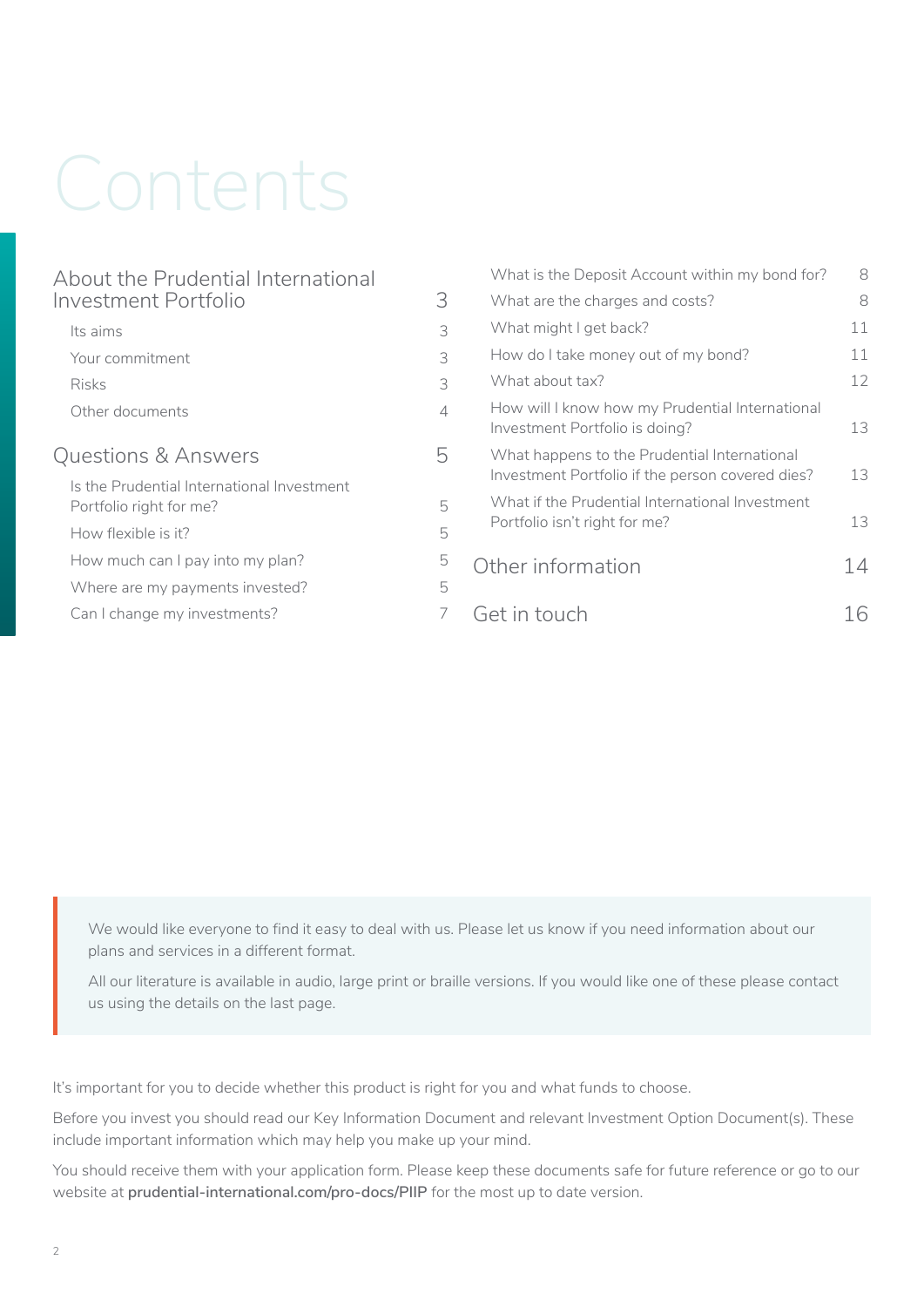# <span id="page-2-0"></span>About the Prudential International Investment Portfolio

The Prudential International Investment Portfolio is an investment bond which enables you to invest in a range of investments with the potential for growth.

It allows you to take tax-efficient withdrawals, while providing an element of life cover.

If you still have questions about the plan after reading this booklet, please look at the 'Get in touch' section for our contact details. If you have a financial adviser, please speak to them in the first instance.

## Its aims

#### **What this bond is designed to do**

- To grow the value of your investment over the medium to long term, so five to ten years or more.
- To allow you to take tax-efficient withdrawals.
- Give access to a wide range of investments to match your investment objectives and attitude to risk.
- Provide a small amount of death benefit.
- To help reduce Inheritance Tax liability if you choose to place your Prudential International Investment Portfolio in trust.

## Your commitment

#### **What we ask you to do**

- To make an initial investment of at least £50,000 (or currency equivalent). The minimum additional investment is £5,000 (or currency equivalent). These limits are after any Set-Up Adviser Charges.
- To allow your plan to potentially grow for at least five to ten years or more.
- Together with your financial adviser, choose investments to suit your needs and attitude to risk, and keep them under regular review to make sure they are still right for you.

## Risks

#### **What you need to be aware of**

- The value of your investment can go down as well as up so you might not get back the amount you put in.
- If you take more money from the plan than the amount your investment has grown by, the value of your investment will be less than you've put in.
- The level of risk and return is different depending on the funds you choose.
- There may be a delay in buying, selling or switching to or from certain funds. This means that you may face a delay in gaining access to your money. Please read "Where are my payments invested?" for more information about this.
- If the value of the bond assets falls below a minimum level we reserve the right to cancel the bond and pay you the value of the remaining investments less any charges. For additional information please read **Contract Conditions** and **Statement of Charges**. This applies whether or not you have appointed a Discretionary Asset Manager (DAM), with who we have an agreement to manage your bond on your behalf.
- Fluctuations in exchange rates could affect the value of your investment or withdrawals.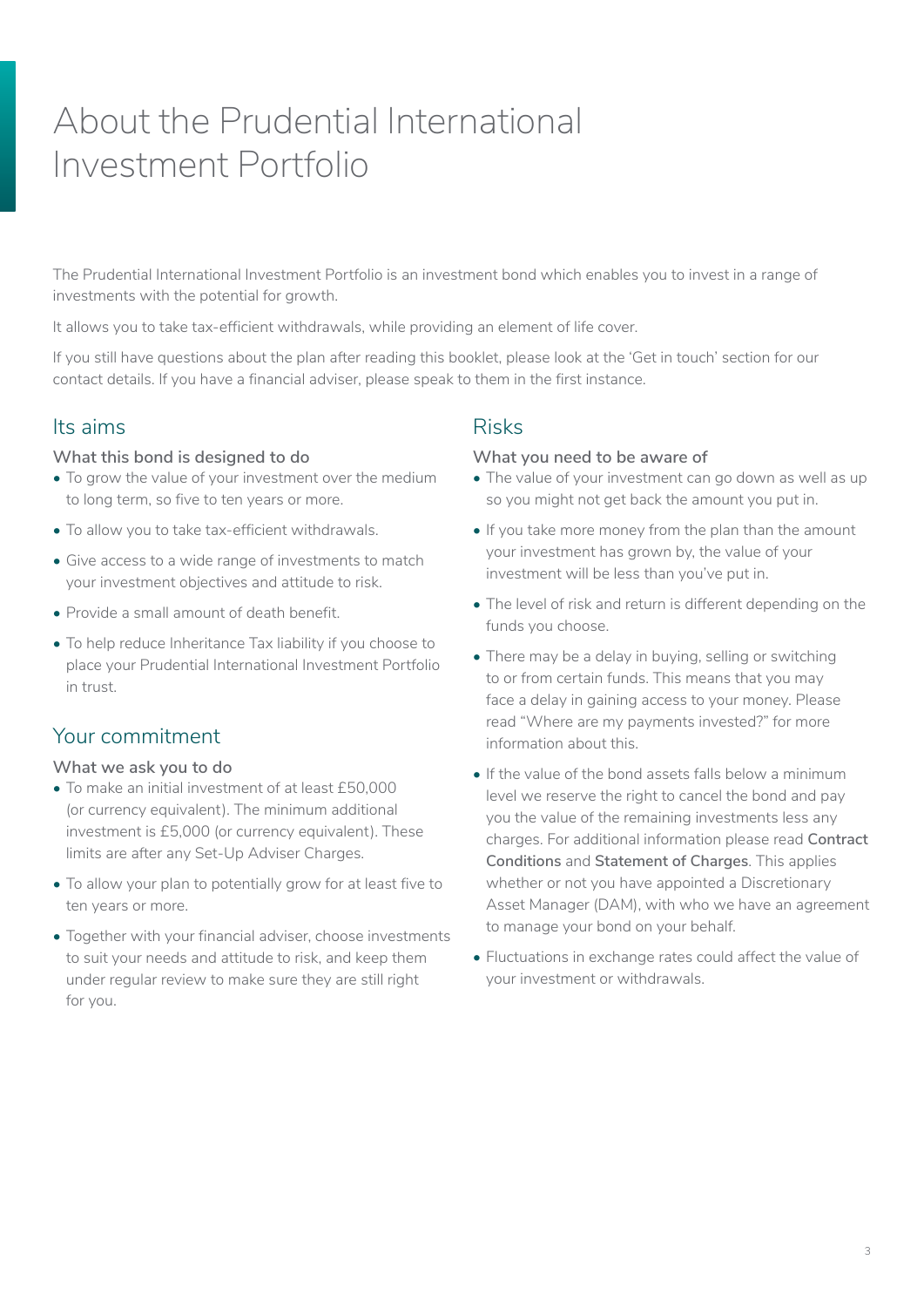## <span id="page-3-0"></span>Other documents

It is important that you read your Key Information Document and relevant Investment Option Document(s). If you want more information, please read the following documents. We have highlighted when they are relevant throughout this document.

They are all available from your Financial Adviser or direct from us. Our contact details are on the last page.

- **Contract Conditions** These are the terms and conditions of the bond.
- **Statement of Charges** This shows the current charges and limits that apply to the bond.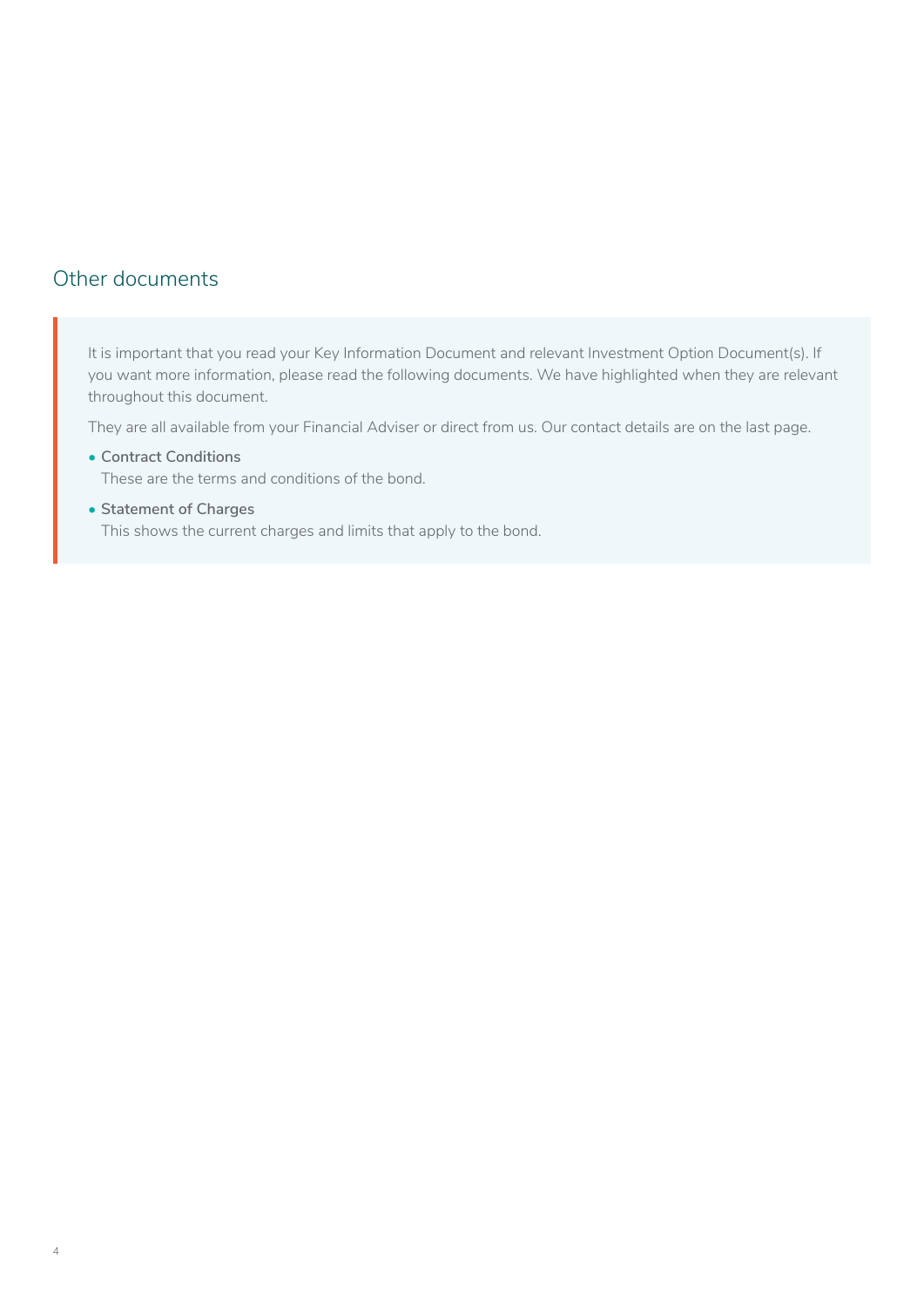## <span id="page-4-0"></span>Questions & Answers

## Is the Prudential International Investment Portfolio right for me?

You can take out this bond if you're aged 18 or over and a UK resident. You can take the bond out on your own or jointly with another person. You can be the life assured or you can choose to assure the life of someone else, up to 10 individuals.

The minimum age for any life assured is three months and the maximum age at outset is 90 years (next birthday).

You shouldn't invest if you feel you don't understand the risks associated with investing. Remember that the level of risk you take depends on the options you choose from where you invest your money.

## How flexible is it?

You can choose where to invest your money from a specified range of funds. You can change your investments at any time but there are some restrictions. For more information about switching funds, please read "Can I change my investments?"

When you set up your bond you can choose to manage your investments:

- with your Financial Adviser,
- by appointing an Investment Adviser,
- by appointing a Discretionary Asset Manager with whom we have an agreement to manage them for your, or
- by nominating someone other than an Investment Adviser or Discretionary Asset Manager to provide instructions on your behalf.

If you appoint a Discretionary Asset Manager, details of their charges will be available from your Financial Adviser.

This plan allows regular and partial withdrawals but there are limits on how much you can take out and how much should remain after a withdrawal. Please refer to "How do I take money out of my plan?" for more information.

You can place your Prudential International Investment Portfolio in trust – your Financial Adviser can help with this.

## How much can I pay into my plan?

You'll need to initially invest £50,000 (or currency equivalent) after Set-Up Adviser Charges are taken where relevant.

Any additional investments must be at least £5,000 (or currency equivalent) after any Set-Up Adviser Charges where relevant.

There is no limit on what you can invest into the bond but if you want to invest more than £5m, your Financial Adviser will need to contact us as we might need to carry out some additional checks.

## Where are my payments invested?

Different funds invest in different types of assets for example, some only invest in property, others invest directly in the stock market and others invest in a wide range of assets. Each fund has its own level of risk and potential for growth. Usually, funds with more potential for growth carry more risk. Remember, the performance of the funds isn't guaranteed. The value of your investment can go down as well as up so you may get back less than you put in.

You and your Financial Adviser can choose which funds you would like to invest your money in, from a wide range that we offer including collective investments and cash deposits which will be linked to your bond.

There may be a delay in the buying, selling and switching to or from certain funds. These delays will only apply in certain circumstances and if this applies to you, we'll let you know.

#### **Unit-linked funds**

Payments into unit-linked funds will buy units in the chosen funds. The price of each unit depends on the value of the investment in the fund and also whether more money is going into or out of the fund. We work out the value of your plan based on the total number of units you have in each fund. So, if the unit prices rise or fall, so will your plan value.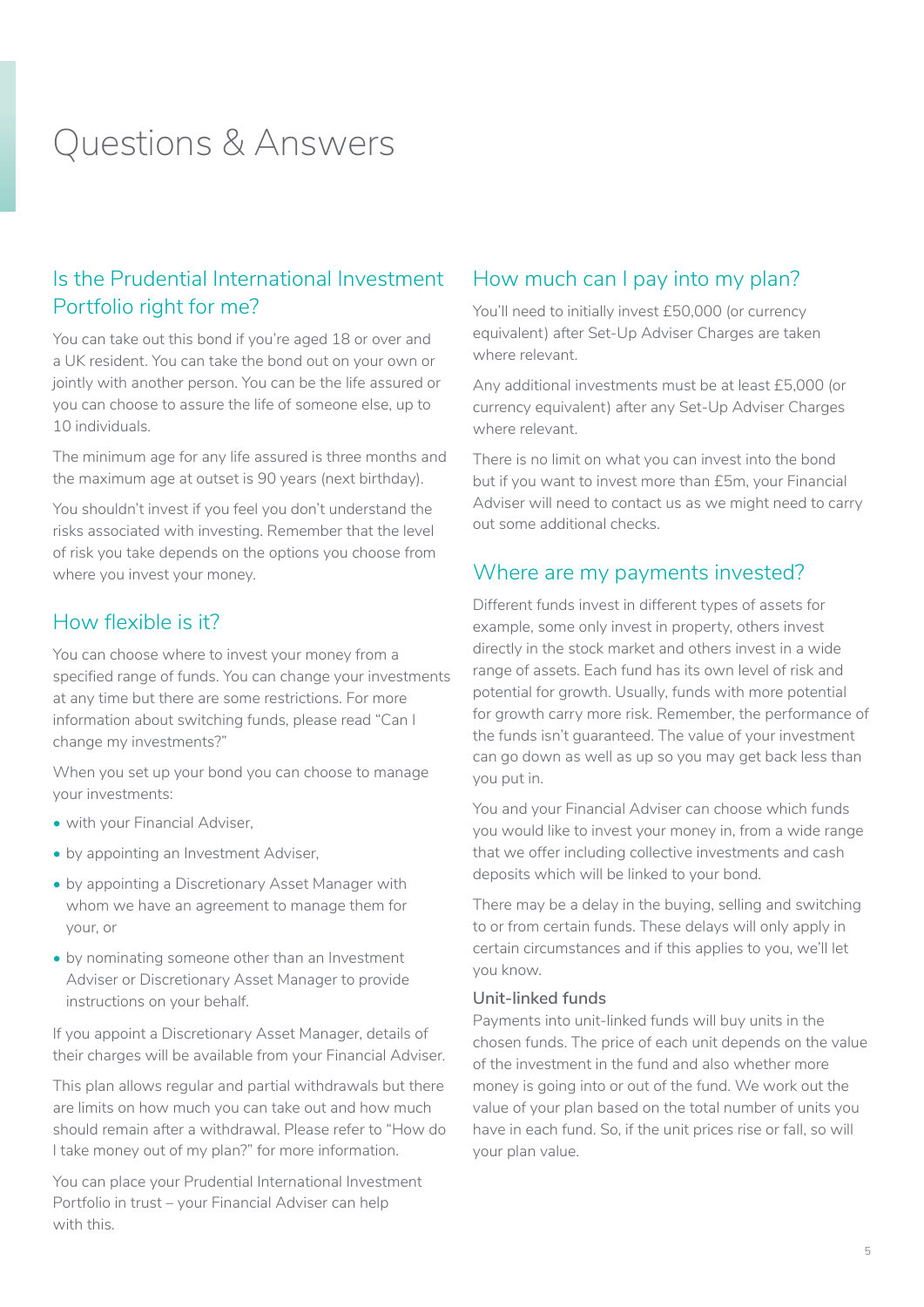#### **How unit-linked funds invest**

The unit-linked funds available to Prudential International Investment Portfolio primarily invest in cash deposits yielding interest and bonds.

#### **Permitted Investments**

Each asset must be one that we permit. This is known as a "Permitted Investment". We will only permit an asset that would mean your bond is not classified as a "Personal Portfolio Bond".

We will maintain a list of these available assets which can be viewed via your Financial Adviser. We may add or remove any asset(s) from this list without notice. If a change in the structure of an investment or a change in how an investment is viewed under UK law means that your bond could be classified as a "Personal Portfolio Bond", you could become liable for an annual tax charge that could be substantial. In this situation you would have to sell that asset immediately and either leave the proceeds in the Cash Account or invest them in a Permitted Investment.

If we become aware that an asset has ceased to be a Permitted Investment or we have ceased to approve of an asset, we will notify you, your Financial Adviser or your Discretionary Asset Manager of the need to sell the asset and request your or their instruction. Where we do not receive an instruction by the date specified in the notification, we will sell the asset and credit the proceeds of the sale to one of our deposit funds. More information on this can be found in your **Contract Conditions**.

As a UK resident you are able to invest in deposit funds denominated in currencies other than Sterling to obtain a higher rate of interest but you are not able to invest in cash for currency speculation purposes. For more information about the investment choices, please speak to your Financial Adviser.

#### **Information relating to sustainability risks and how they could impact returns**

We make a range of funds available through this product and when selecting the range of funds, we ensure that it includes a number of funds which specifically take sustainability risks into account as part of the fund's objective and investment strategy.

However, all funds within the range provided could be exposed to sustainability risks.

The following types of sustainability risks are likely to impact on fund returns:

- Environmental risk examples include; climate change, increasing water scarcity and waste management challenges.
- Social risk examples include; product safety, supply chain management and labour standards, health and safety and human rights, employee welfare, data and privacy concerns and increasing technological regulation.
- Governance risk examples include; board structures and effectiveness, management incentives and management quality.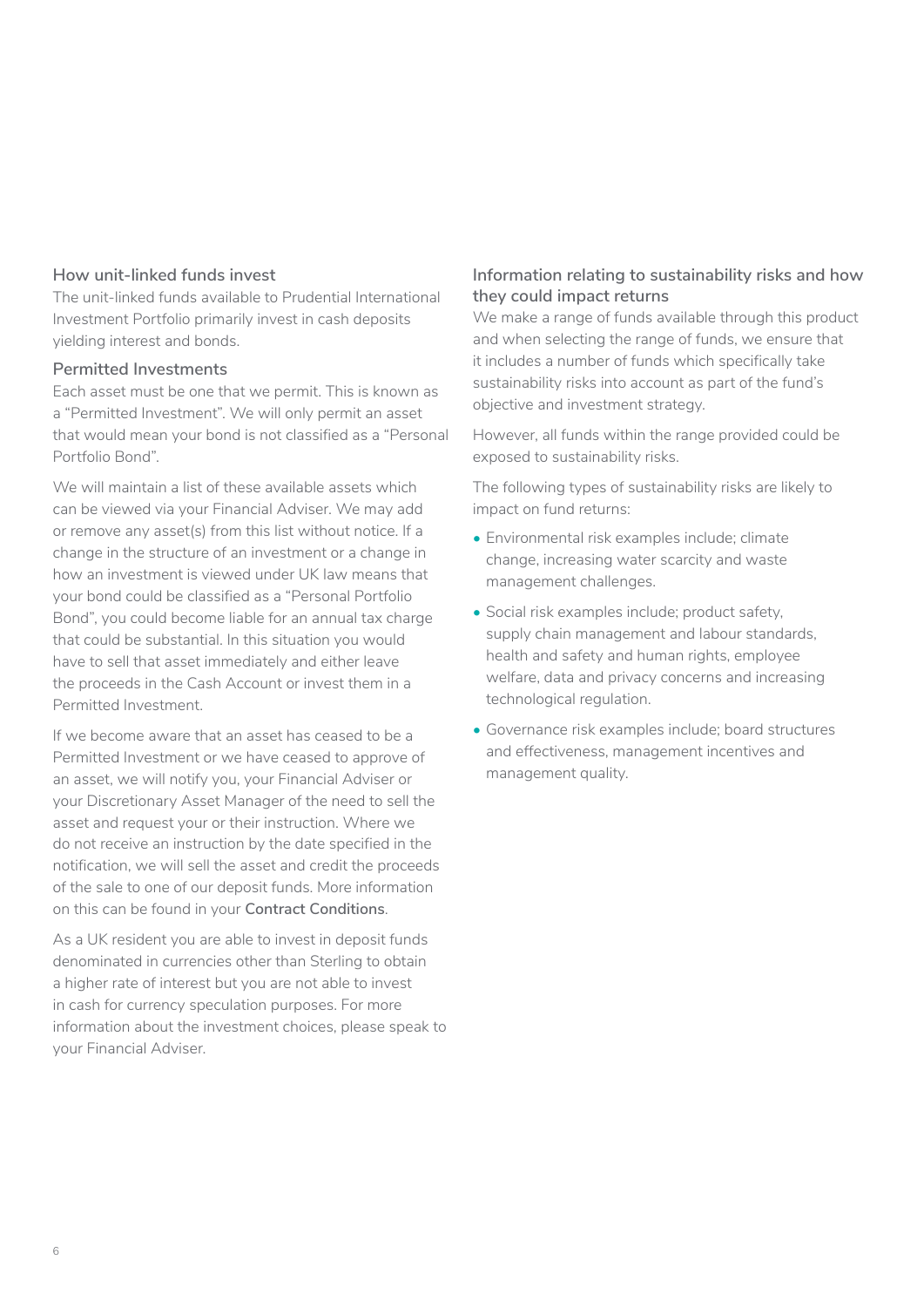<span id="page-6-0"></span>These could, for example, impact on asset types in the following ways

| Asset type            | Potential impact of sustainability risks                                                                                                                                                                               |
|-----------------------|------------------------------------------------------------------------------------------------------------------------------------------------------------------------------------------------------------------------|
| Equities and property | Some markets and sectors will have greater exposure to sustainability risks. For example,<br>climate change can damage property which the fund owns, thereby impacting the cash flow<br>and capital value of the fund. |
|                       | Sustainability risks may also impact market prospects in which a fund operates, thereby<br>affecting the market valuation of the fund.                                                                                 |
| Fixed interest        | Sustainability risks can affect the borrowers' cash flows and therefore the ability for people<br>to meet their debt obligations.                                                                                      |

Details on each fund's strategy, asset objectives and asset mix is provided in fund documentation made available by the fund's manager, including how they take into account sustainability risk where applicable.

At this time, due to a lack of available data related to the underlying investments, it cannot be confirmed whether this product takes into account the EU Sustainable Finance Taxonomy criteria for environmentally sustainable economic activities.

## Can I change my investments?

Yes you can switch your money between investments at any time.

In the first year of your bond, you get 20 free deals. In every year after that, you get 10 free deals which allow you to move money between investments. Each investment you buy or sell counts as one deal. So buying and selling at the same time would be two deals.

If you appoint a Discretionary Asset Manager, they will make these investment choices for you and the free deals will not apply to the assets they manage.

We will charge for any extra deals unless they involve our own funds. For more information please read the section 'What are the bond charges and costs?'.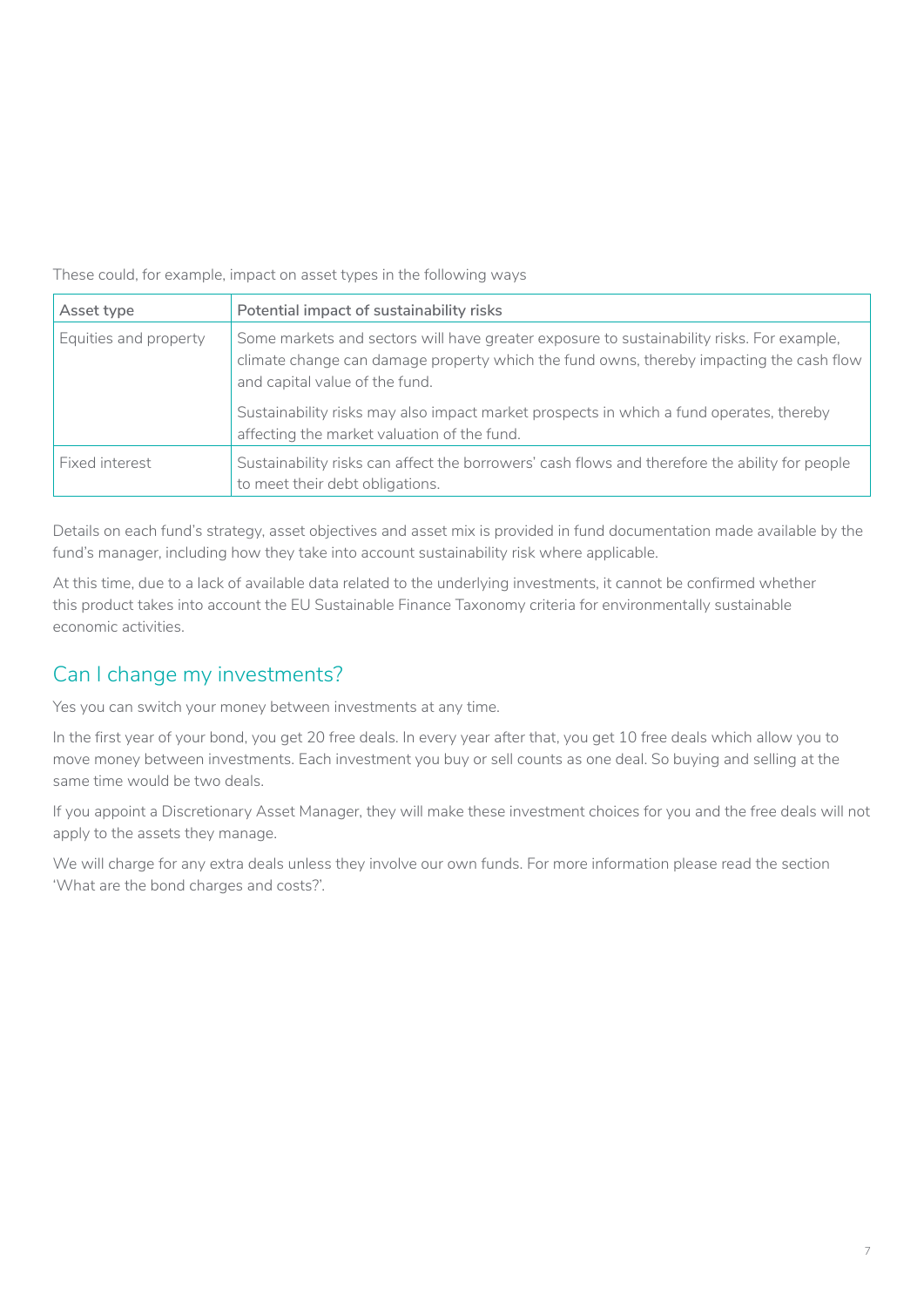## <span id="page-7-0"></span>What is the Deposit Account within my bond for?

Where there is no Discretionary Asset Manager involved, we set up a Deposit Account within your bond. We do this so you can meet the deductions described below more easily than if you had to sell fund holdings.

The Deposit Account is used to meet all withdrawals and all bond charges. The Deposit Account will also be used to meet any Adviser Charges, which are the charges your Financial Adviser makes to you for advice provided and on-going services to you. You will agree these with your Financial Adviser.

If you don't have enough money in your Deposit Account to meet any bond charges, Adviser Charges or withdrawals, it will go into a 'negative balance'. You can find further details of this in your **Contract Conditions**. We will apply a charge to a negative balance. The level of this charge is shown in the section 'What are the charges and costs? – under 'Bond Charges'.

In some circumstances, we will sell some of your fund holdings and use the value to reduce or pay off a negative balance. You can find further details of this in your **Contract Conditions**.

If you appoint a Discretionary Asset Manager, you will still have a Deposit Account, but charges (including any Adviser Charges being met from your bond) and withdrawals will normally be taken from your investments. There will never be any Negative Balance Charge on any part of your bond managed by a Discretionary Asset Manager.

If you have appointed more than one Discretionary Asset Manager, or if only part of your bond is managed by a Discretionary Asset Manager, any Ongoing Adviser Charges will be taken from assets managed by each Discretionary Asset Manager and, where applicable, your Deposit Account, in proportion to the investments held

If you de-select a Discretionary Asset Manager, we will take any Ongoing Adviser Charges (or that part of them that was previously taken from the assets managed by the Discretionary Asset Manager) from your Deposit Account.

We will continue to do this unless or until you appoint another Discretionary Asset Manager.

However, if only part of your bond is managed by the Discretionary Asset Manager, you will have a Deposit Account in relation to the rest and this may incur Negative Balance Charges in the normal way.

## What are the charges and costs?

There are three different charging options available:

Initial Charge Option – Where an initial charge is taken from the premium prior to investment in the chosen assets. An administration charge is also taken quarterly under this option.

Ongoing Charge Option – Where a quarterly charge is taken on an ongoing basis.

Establishment Charge Option – Where a quarterly establishment charge is deducted for five years. An administration charge is also taken quarterly under this option.

We charge you for looking after your plan. These charges are already taken into account when we work out its value.

Your personal illustration shows how the charges and costs will affect your bond based on the charging option you have selected, the amount you invest and example growth rates. It will also show any Adviser Charges you have asked us to pay on your behalf. For further details on the charging options, please speak to your Financial Adviser.

#### **Annual Management Charge**

For the majority of investments available we deduct an Annual Management Charge from the funds. This charge is taken on a daily basis meaning we calculate a percentage equal to 1/365th of the Annual Management Charge applicable to the relevant Unit-Linked Fund each day and deduct it from the value of that fund. We take this into account in calculating the day-to-day price of the units of such a fund. The amount of charge we deduct depends on the funds you choose and the amount of your original investment. For more information please read your **Statement of Charges**.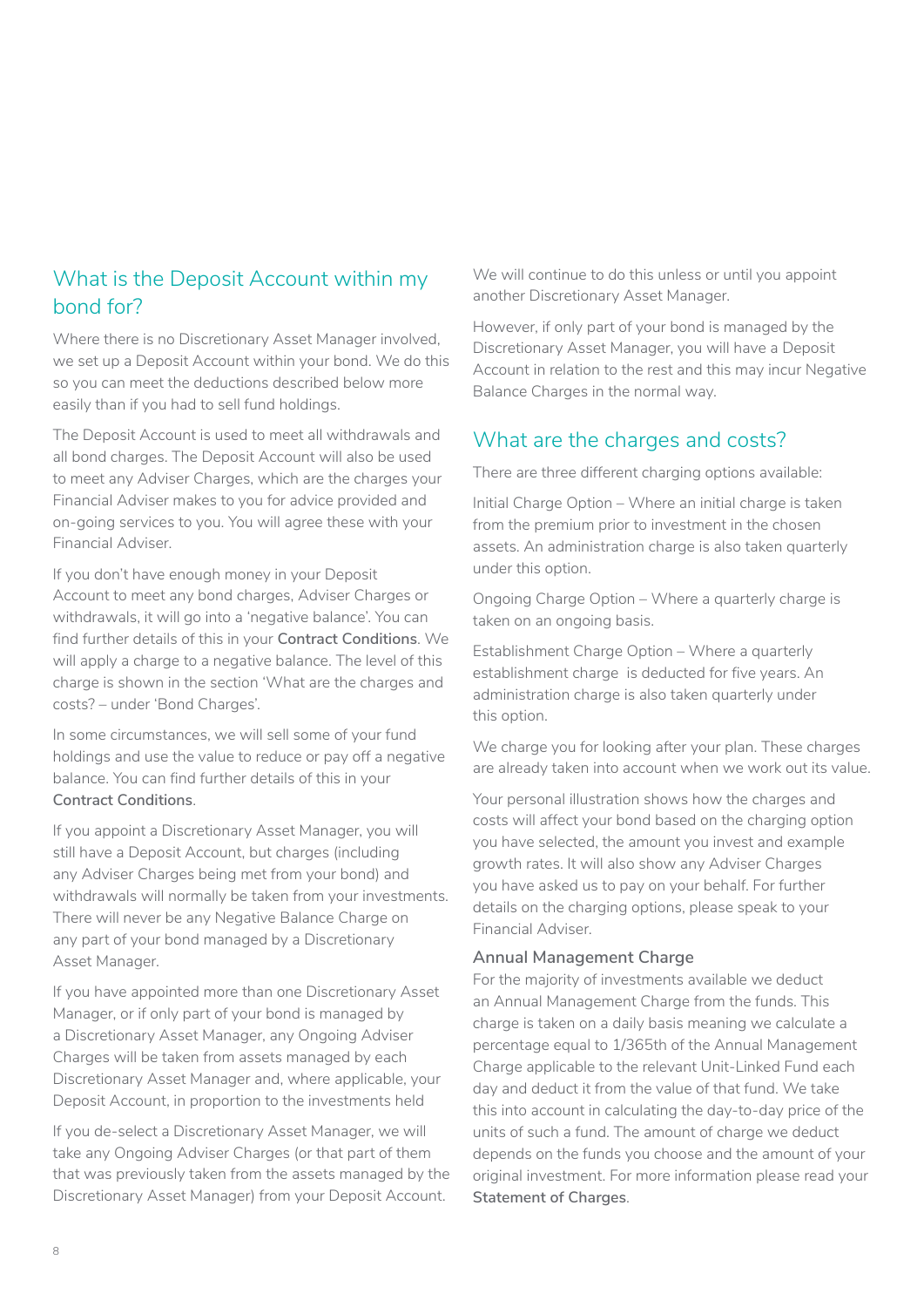#### **Custodian Charge**

If you invest in funds that are managed by external managers there is a Custodian Charge which is taken from the value of your investment in those funds each year. This does not apply to holdings managed by a Discretionary Asset Manager. For further details on this charge, please read the **Statement of Charges**.

#### **Further costs**

In addition to our charges, there may be further costs incurred, which can vary over time. Where these are applicable, they are paid for by the relevant fund and will impact on its overall performance.

For more information on these further costs, please read the **Statement of Charges**.

### **Deals that involve external assets (those not managed by a Discretionary Asset Manager)**

After you have used the free deals that we explained in the section "Can I change my investments?", for each external investment change, a charge will apply. For further details on this charge, please read the **Statement of Charges.**

The custodian of each external fund will charge for each deal, which will depend on whether a transaction is straight through processing or not. Whether a transaction is straight through processing or not depends on the type of asset that is being purchased or sold. For further details on this charge, please read the **Statement of Charges**.

#### **Having a negative balance in your Deposit Account**

Our Negative Balance Charge, applied to your accumulated negative balance, is SONIA + 3% a year.

#### **Discretionary Asset Manager charges**

If you choose to appoint one or more Discretionary Asset Manager(s) we make a charge of 0.1% a year of the value of the assets managed by the Discretionary Asset Manager(s). This is deducted quarterly, based on the bond value (or the value of the relevant part of the bond) at the last quarterly valuation date.

If you appoint or de-select a Discretionary Asset Manager at any point during the quarter between valuation dates, the charge will apply for the whole quarter.

The custodian and Dealing Charges referred to above do not apply to assets managed by a Discretionary Asset Manager, but the Discretionary Asset Manager may make its own charges for dealing and custodian services.

All the charges made by the Discretionary Asset Manager(s) for their services will be as shown on your Discretionary Asset Manager nomination form. They will be charged to us and we will then meet them by taking an equivalent charge from your bond.

#### **Early cash in**

If you fully cash in your bond within five years of making any payment there may be an Early Cashin Charge. Where this applies, this is shown on your personal illustration.

#### **Adviser charging**

You agree the fees with your adviser for any advice you receive, and you can pay them directly or ask us to pay the charges from your plan. There are limits to the amount of adviser charges we will allow you to deduct and your adviser can tell you more about this.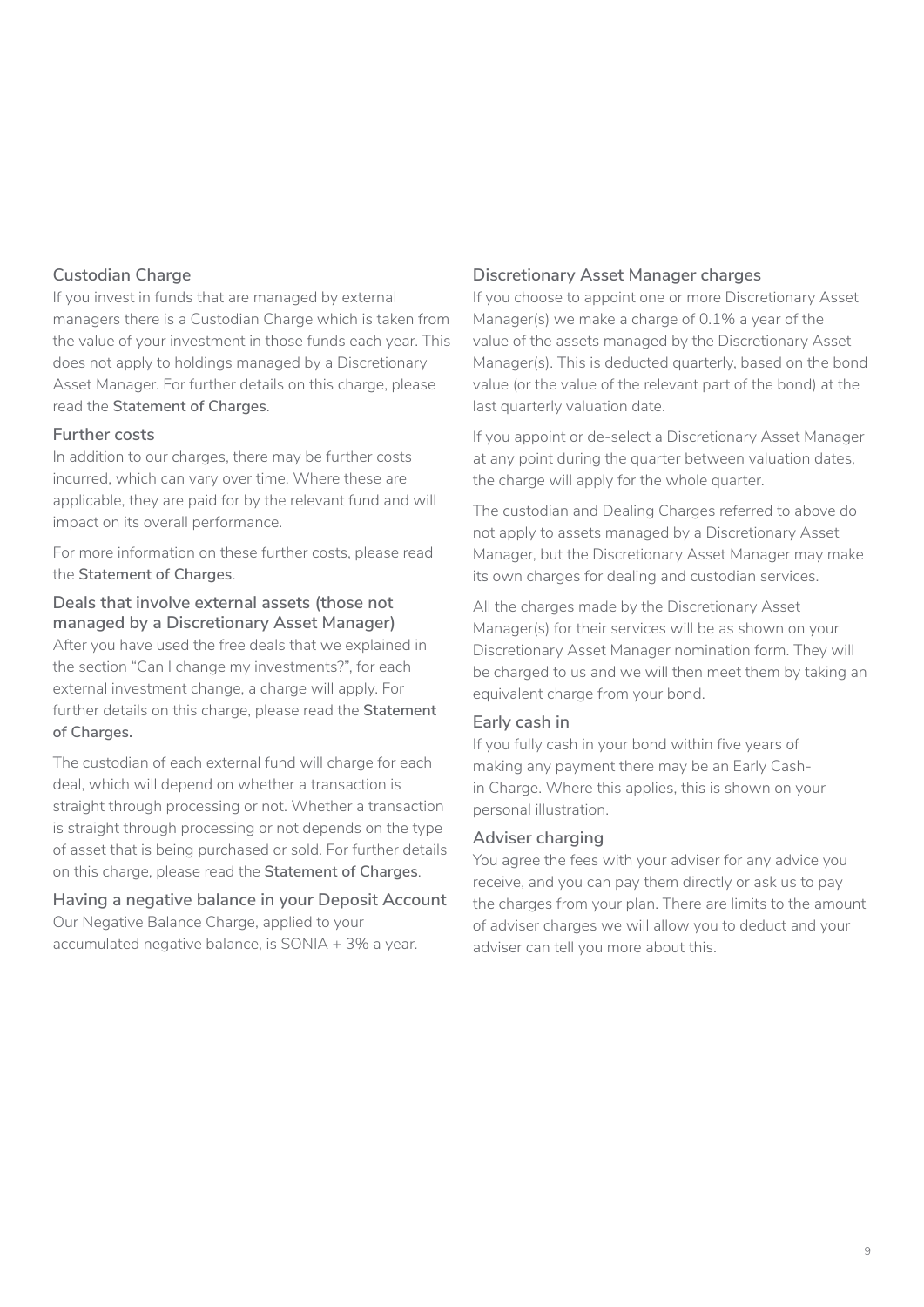#### **Set-up Adviser Charge (taken from your initial payment)**

This can be a percentage of your total payment or a fixed monetary amount. We will deduct the charge from the money you send us, before we invest the balance into your bond. For example, if you send us £100,000 and ask us to pay a Set-up Adviser Charge of 3%, we will pay £3,000 to your Financial Adviser and invest £97,000 in your bond.

As the Set-up Adviser Charge is deducted from your payment before investment it will not be included in the 5% tax-deferral allowance that applies to withdrawals from the bond. This is because the allowance is based on the amount invested into your bond after any Set-up Adviser Charge has been paid – not the total payment that you send to us.

#### **Ongoing Adviser Charge (taken from your Bond)**

This can be a monetary amount, a percentage of the amount invested into your bond or a percentage of the bond value (at the time the charge is taken). We will deduct the charge quarterly on each date that we value the bond.

You can change the amount of an Ongoing Adviser Charge at any time, using the form 'PIIBF10006' or by giving us instructions in writing. You can also stop the charge at any time by giving us instructions in writing.

If you ask us to pay Ongoing Adviser Charges from your bond, these will be treated in the same way as regular withdrawals. In terms of Income Tax, they will count towards the annual 5% tax-deferred allowance for UK resident policyholders. This is the amount you can withdraw from your bond without having any immediate Income Tax liability.

### **Ongoing Investment Adviser Charge (taken from your Bond)**

If you choose to appoint an Investment Adviser for your bond, you can ask us to pay the agreed charge on your behalf and we will deduct it from your bond on each quarterly date we value your bond – see 'How will I know how my bond is doing?.' It can be expressed as a monetary amount, a percentage of the amount invested into your bond or a percentage of the bond value (at the time the charge is taken).

You can change the amount of an Ongoing Investment Adviser Charge at any time, using the form 'PIIBF10006' or by giving us instructions in writing. You can also stop the charge at any time by giving us instructions in writing.

#### **Ad hoc Adviser Charge (taken from your Bond)**

You can ask us to pay one-off charges to your Financial Adviser on your behalf, by deducting the amount from your bond. This can be a monetary amount or a percentage of the bond value (at the time the charge is taken).

#### **Any Adviser Charges taken from your Bond**

If we are paying any Adviser Charges from your bond and you are also taking regular withdrawals or one-off withdrawals by partially cashing in all the policies in your bond, these will be added together for the purposes of the 5% deferred allowance. This is the amount you can withdraw from the bond without having an immediate income tax liability. Please read the 'What about tax?' section or speak to your Financial Adviser for more information.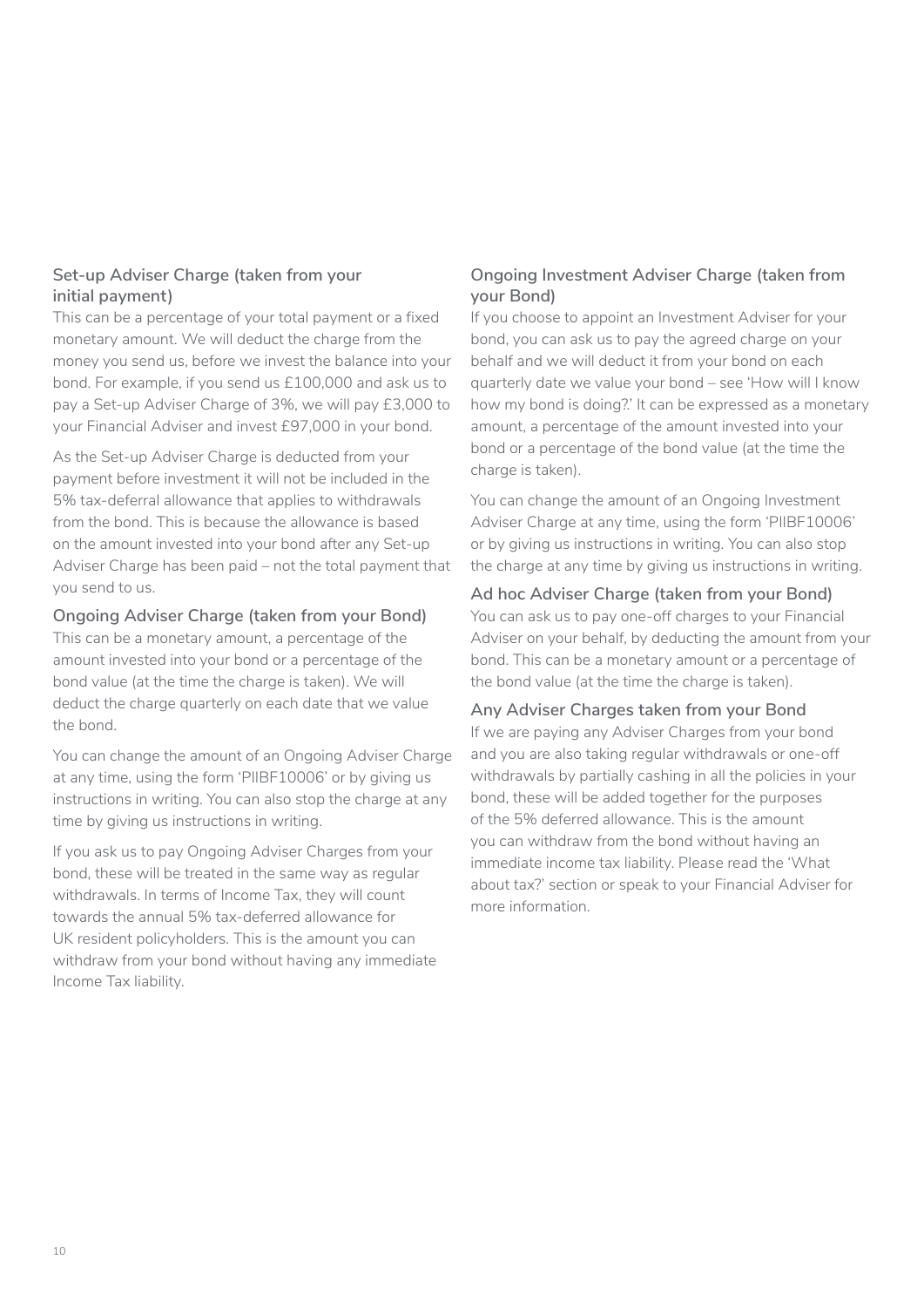## <span id="page-10-0"></span>What might I get back?

There is a projection of how much you could get back in your personal illustration, based on example growth rates and the amount you choose to invest in the bond. What you actually get back will depend on:

- how much you've invested.
- which funds you've invested in,
- how long you've invested for,
- how your investments have performed,
- the bond charges that have been taken,
- any Adviser Charges you have asked us to pay from your bond,
- any early cash in charge that may apply.

## How do I take money out of my bond?

You can make one-off withdrawals, or set up regular withdrawals from your bond. The minimum amount for any type of withdrawal is £500 (or currency equivalent). Your bond is set up as a group of identical policies. The standard number is 20, although you can choose to have more or fewer. The bond is set up in this way to help you make tax efficient withdrawals.

Regular withdrawals are taken evenly across all the policies in your bond. For one-off withdrawals, you can choose to cash in individual policies, take the withdrawal across all policies under your bond, or a combination of those two methods. If you ask us to pay you by telegraphic transfer, we will make a charge to recover the cost to us. For further details on this charge, please read the **Statement of Charges**. We might change our charges in the future, as detailed in the **Statement of Charges**.

Regular withdrawals are deducted directly from your bond and may be taken every:

- month,
- three months.
- four months,
- six months, or
- 12 months.

If you appoint a Discretionary Asset Manager regular withdrawals will normally be taken directly from your investments. However if you have appointed more than one Discretionary Asset Manager, or if only part of your bond is managed by a Discretionary Asset Manager, you can choose which portion of the bond the withdrawals are taken from.

You can only make a withdrawal (regular or one-off) if your bond value would be more than £7,500 (before and after the withdrawal), or 15% of the money invested in the bond over the previous five years – whichever is the greater. If the value of your bond falls below this minimum, we'll ask you to top it up. If you don't top it up within a month, we may cancel your bond and pay you its cashin value after we have taken any charges. We will stop paying any Ongoing Adviser Charges and/or Ongoing Investment Adviser Charges that you have asked us to pay on your behalf if the bond value is below the minimum or if paying the charge would take it below the minimum.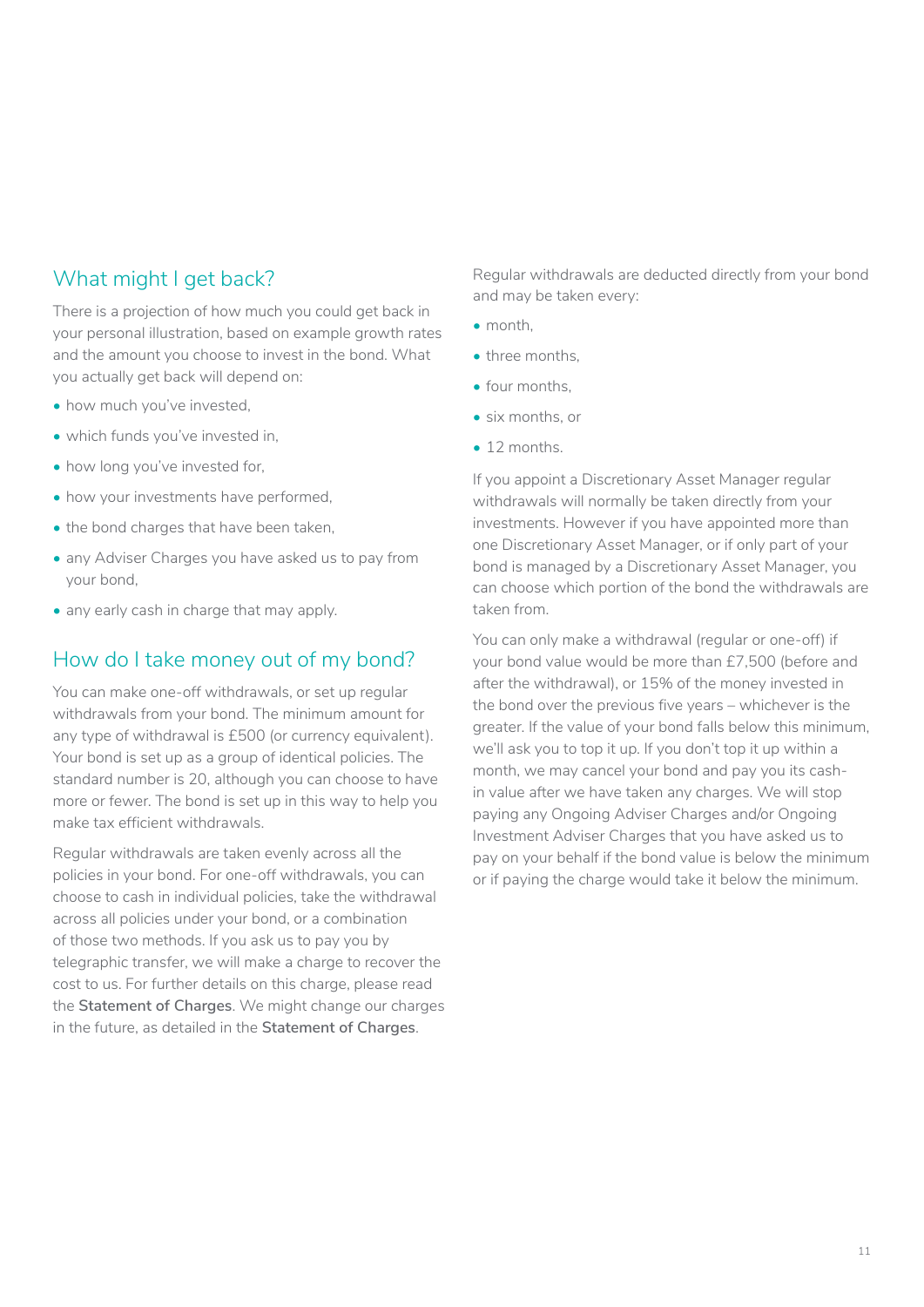## <span id="page-11-0"></span>What about tax?

#### **Income Tax**

You may have to pay Income Tax on any withdrawals you make from your bond. Each policy year you can withdraw up to 5% of the amount you have invested in your bond without having an immediate tax bill. You may do this by taking regular withdrawals and/or one-off withdrawals by partially cashing in all the policies in your bond. If you don't use all of this 5% allowance in any policy year, you can carry the unused portion forward. The allowance comes to an end once you have withdrawn 100% of the amount you invested. If you withdraw more than the allowance in any policy year, you may have to pay Income Tax on the excess amount.

The 5% allowance also applies to any additional investment you make. Any Ongoing Adviser Charges, Investment Adviser Charges, Ad hoc Adviser Charges, regular withdrawals and oneoff withdrawals you ask us to pay by partially cashing in all the policies in your bond, will be counted against the 5% allowance.

You may also have to pay Income Tax if:

- you cash in your bond or any policies in it,
- you transfer legal ownership of your bond, or
- your bond ends on the death of a life assured and the death benefit is payable.

A gain on your bond will be added to your total taxable income for that tax year and you will normally pay tax on the gain at your highest rate, although in some cases you may be able to claim "top-slicing relief". \*Your Financial Adviser will be able to give you more information about this. Gains from your bond may affect any entitlement to personal Income Tax allowances or certain tax credits.

If you have been non-resident in the UK for tax purposes during the period you have owned the policy, you may be entitled to a reduction in tax payable for any taxable gains made during your non-residency (time apportioned reduction). Further details can be found in the HM Revenue & Customs helpsheet HS321 "Gains on foreign life insurance polices".

#### **Capital Gains Tax**

You won't have to pay this on your plan.

#### **Inheritance Tax**

If you still have this plan when you die, your estate might need to pay Inheritance Tax. Special tax considerations apply to plans written under trust. Your adviser can give you more information about this.

#### **Irish Exit Tax**

If you become resident in Ireland, we'll deduct Irish Exit Tax from your bond:

- every eight years;
- when any benefits are paid out; or
- when the owners of the bond change.

We pay this tax to the Irish tax authorities. If you're not resident in Ireland, you don't have to pay Irish Exit Tax provided you complete the "Declaration of residence outside Ireland" which is contained within the application form.

#### **Tax rules for trusts**

If your bond is written under trust, special tax rules apply. For more information please contact your Financial Adviser.

#### **Tax rules for corporate investors**

UK Corporate investors cannot benefit from the 5% annual tax deferred allowance. For more information, please contact your Financial Adviser.

Tax rules can change and the impact of taxation (and any tax relief) depends on your circumstances.

Before you make a decision you might want to speak to a financial adviser. They can help you understand the tax rules and how they might affect you.

For more information visit **pru.co.uk/tax** or the HMRC website at **hmrc.gov.uk**.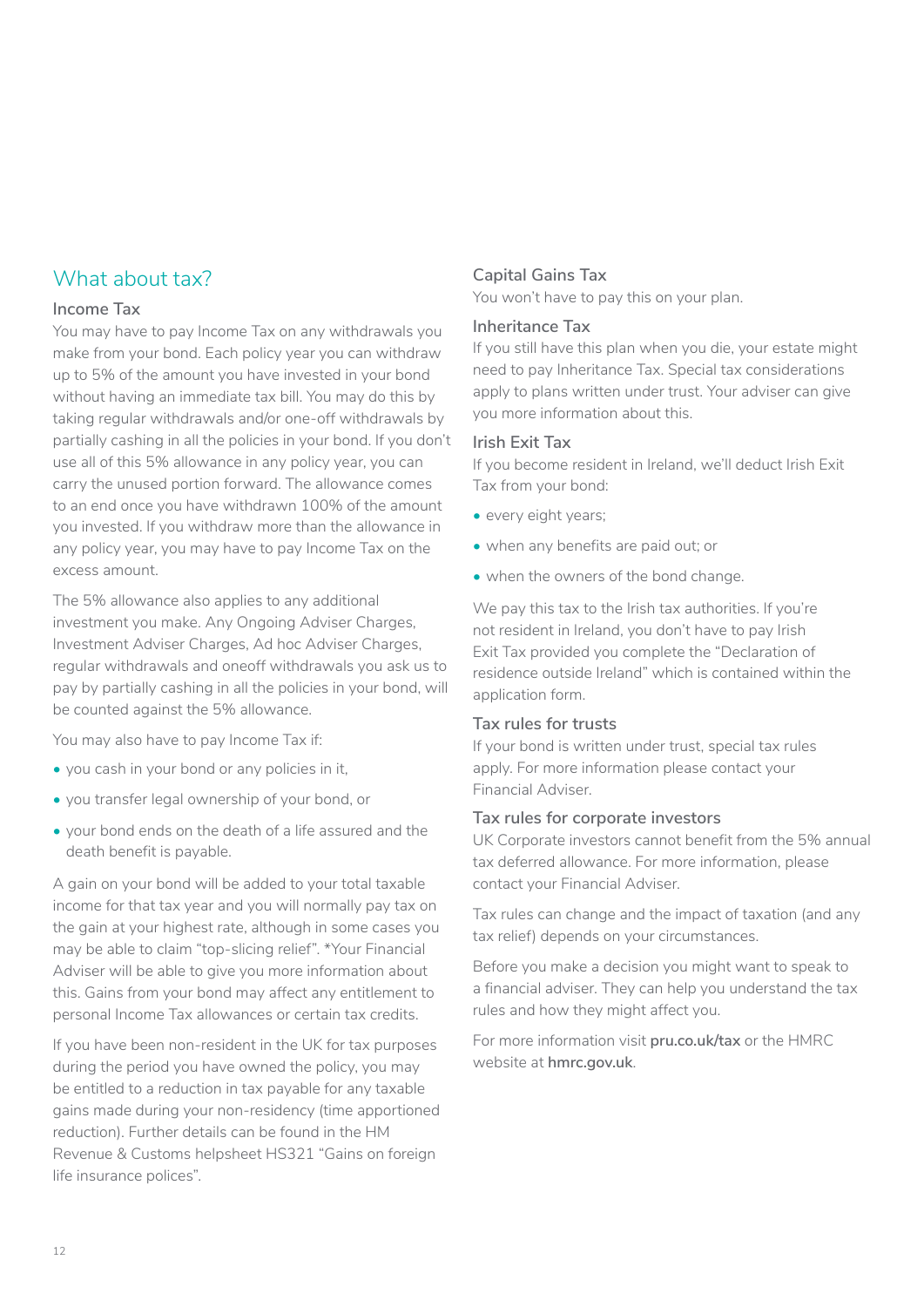## <span id="page-12-0"></span>How will I know how my Prudential International Investment Portfolio is doing?

We will send you a free statement every quarter. We value your bond on the following dates:

- 31 March.
- 30 June,
- 30 September, and
- 31 December.

If you request an additional valuation, a charge will apply. This charge may change each year – see your **Statement of Charges** and **Contract Conditions** for more details. Alternatively, you can contact your Financial Adviser for a value.

If you have appointed one or more Discretionary Asset Manager, they will provide you with valuations of the assets they are managing for you. The quarterly statements you will receive from us will show the overall value of any assets managed by the Discretionary Asset Manager(s), but not the individual holdings or any transactions.

## What happens to the Prudential International Investment Portfolio if the person covered dies?

The bond will end when the life assured dies, or in the case of a joint life bond, when the last surviving life assured dies. The bond will pay out 100.1% of the cash-in value. The death benefit will be paid out to the estate of the deceased owner or, if the bond is under trust, to the remaining trustees, as appropriate. If the owner dies but they are not the life assured, the bond will not end and ownership of the bond will pass to the owner's estate, unless the bond was owned jointly or is under trust; in which case it will normally pass to the surviving owner(s) or to the remaining trustees, as appropriate.

## What if the Prudential International Investment Portfolio isn't right for me?

You have 30 days from when you first receive your bond documents to cancel. You also have 30 days to cancel any additional investments paid to the Bond. If you decide to cancel an additional investment it won't affect any existing investment you have in place.

We'll send you a cancellation notice with your plan documents and if you decide to cancel, you can return the notice or write to us with your bond reference number at:

**Operations Department Prudential International Montague House Adelaide Road Dublin 2 Ireland**

If more than one person owns the bond, we'll accept cancellation within 30 days by either of the owners, whether they're acting alone or jointly.

If you decide to cancel we'll give you your money back less any fall in value, withdrawals and any adviser charges taken, so you may not get back the full amount you paid in.

Some investments held under the bond, may be designed for a fixed term (such as fixed term deposits) or could have redemption penalties and seeking the return of the investment within the 30-day cancellation period can result in charges being applied by the external entity managing the investment. The application of these charges will adversely affect the value of your investment and could result in substantial loss.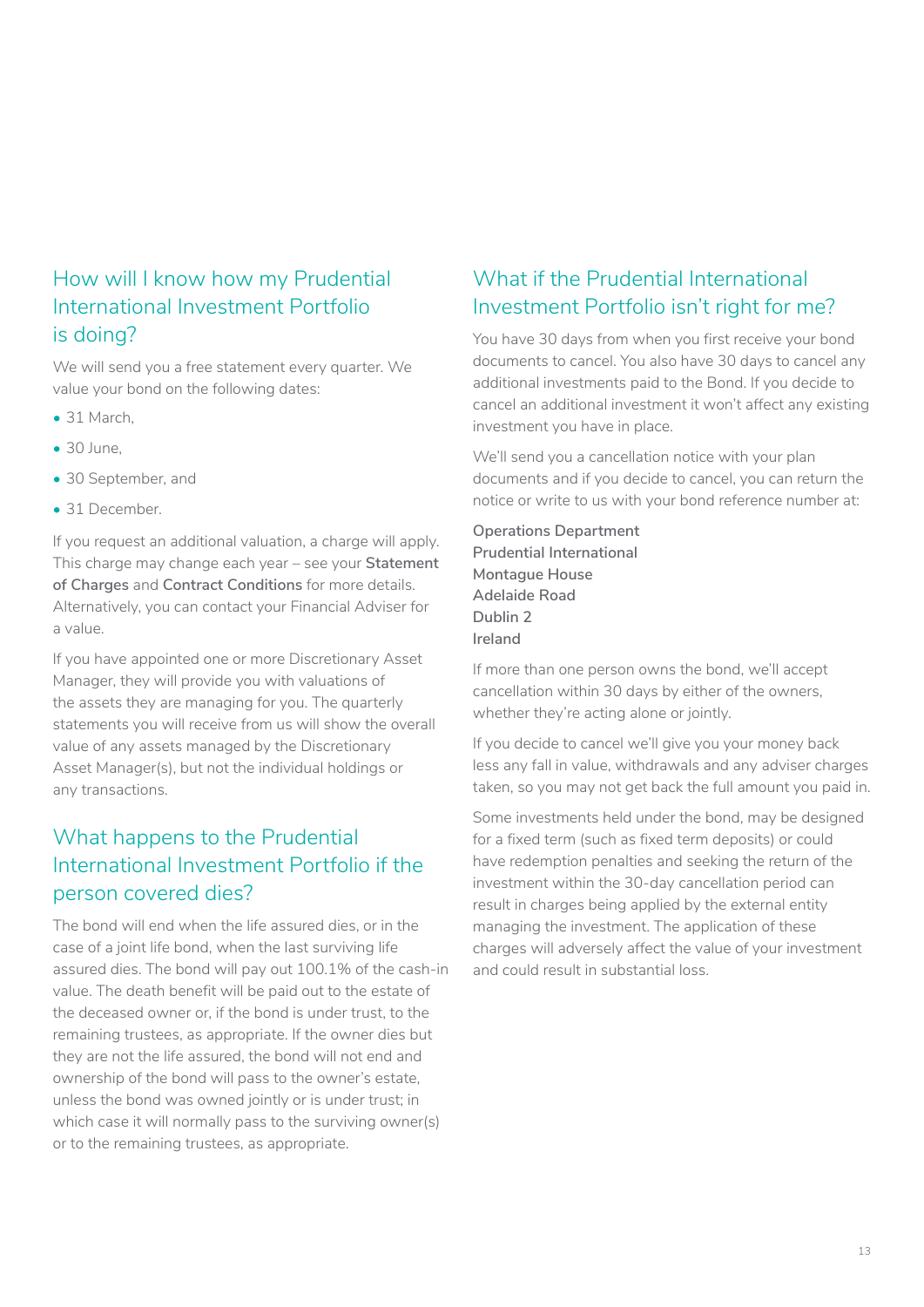# <span id="page-13-0"></span>Other information

## Client category

We classify you as a 'retail client' under Financial Conduct Authority (FCA) rules. This means you'll receive the highest level of protection for complaints and compensation and receive information in a straightforward way.

## Compensation (UK residents only)

Prudential International exceeds its capital requirements and is financially strong. However, in the unlikely event that Prudential International, the fund manager, Prudential in the UK or the custodian of fund assets should fail to meet their financial obligations, You may face financial loss.

Prudential International products will not be covered by a government-backed financial guarantee scheme, including the FSCS in the UK.

## Limit of our liability

Our liability under any fund that we make available under the bond cannot exceed the value of the assets held in that fund. This applies whether these fund holdings are actual assets, an interest in another fund (whether managed within the M&G plc Group of companies or by an external investment organisation) or an interest in a reinsurance policy that we have taken out to reinsure our liability under a fund.

In particular, for an externally-managed fund, our liability is limited to the amount we can claim from the relevant investment organisation. For example, if the investment organisation were to become insolvent, we could only pay the amount, if any, which we could collect under the insolvency in relation to the units allocated to the bond.

## Financial strength

Prudential meets regulatory standards for meeting its financial obligations. You can read our solvency and financial conditions reports at **pru.co.uk/about\_us**, or if you contact us we can post some information to you.

## Terms and Conditions

This Key Features Document gives a summary of your plan. Full details are set out in our **Contract Conditions** which are available on request using the contact details on the last page. We will also send them to you when your plan starts.

## Conflict of interest

We want to make sure that we uphold our reputation for conducting business with integrity. If we become aware that our interests may conflict with yours we will take all reasonable steps to manage it in an appropriate manner.

We have drawn up a policy to deal with any conflicts of interest. If you would like to know the full details of our Conflict of Interest Policy, please contact our Customer Service Team on the details on the last page.

## Law

The law of England and Wales applies to your contract.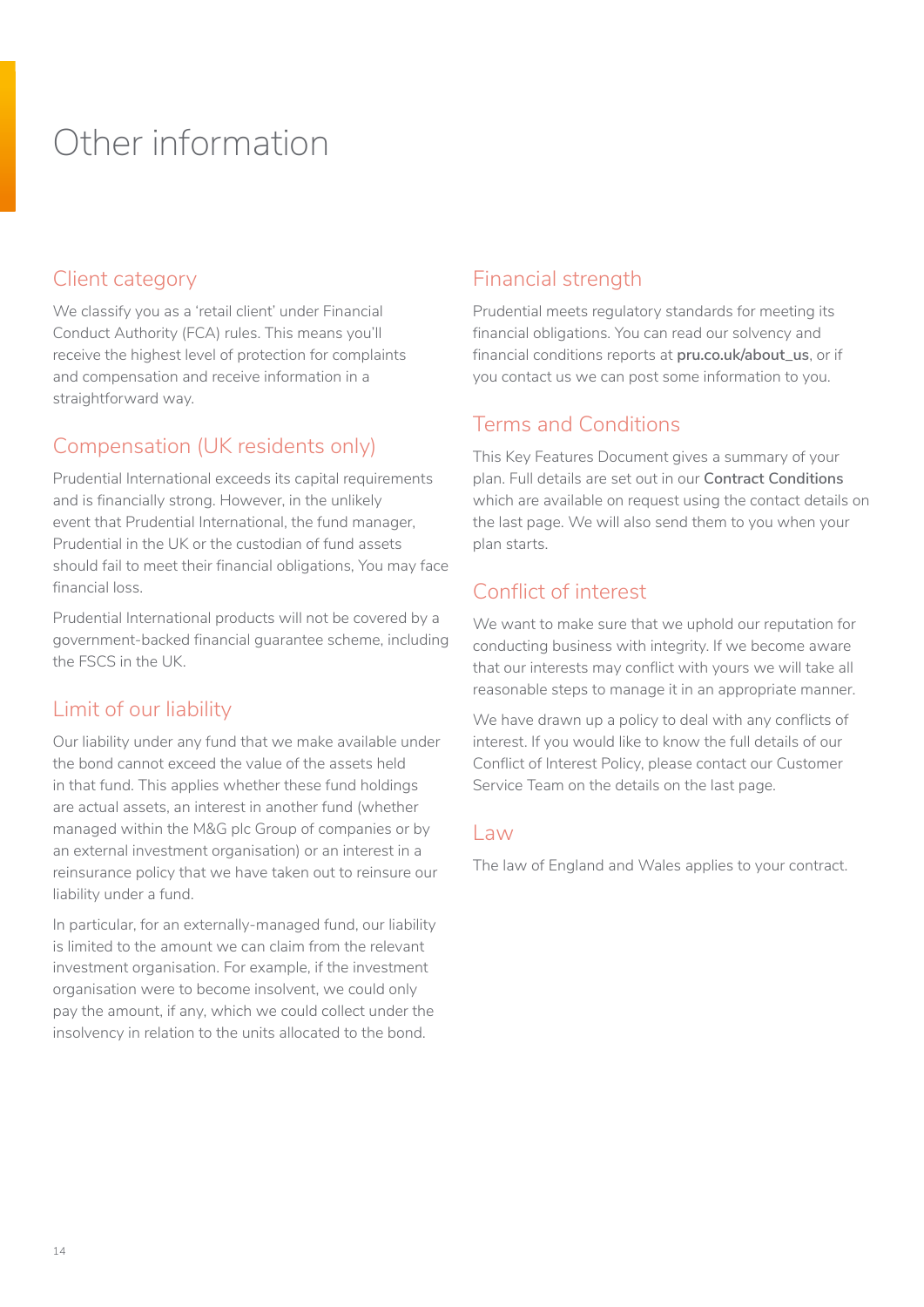## Our regulators

The address of the regulator in Ireland which authorises Prudential International is:

**Central Bank of Ireland New Wapping Street North Wall Quay Dublin D01 F7X3 Ireland**

Prudential International is subject to limited regulation by the Financial Conduct Authority (FCA) for UK business. The address of the FCA is:

**The Financial Conduct Authority 12 Endeavour Square London E20 1JN**

Details on the extent of our regulation by the FCA are available from us on request.

## Communicating with you

Our documents and terms and conditions, as well as all other communications, will be in English.

## How to make a complaint

If you have a complaint please speak to your financial adviser in the first instance. Or get in touch with us and we will do everything we can to resolve it – our contact details are in the 'How to contact us' section at the back of this document. You can also ask us for details of our complaints handling process.

If you're not satisfied with our response, you can take your complaint to the Financial Services and Pensions Ombudsman in Ireland who help settle individual disputes between consumers and businesses providing financial services:

**Financial Services & Pensions Ombudsman Lincoln House Lincoln Place Dublin 2 Ireland D02 VH29**

Telephone: **+353 1 567 7000**

Or visit the website: **www.fspo.ie**

If you're resident in the UK, help is also available from The Financial Ombudsman (FOS). Their address is:

**The Financial Ombudsman Exchange Tower London E14 9SR**

Telephone: **0800 0234 567**

Website: **financial-ombudsman.org.uk**

If you are resident in Jersey you can contact the Channel Islands Financial Ombudsman (CIFO). The address is:

**Channel Islands Financial Ombudsman (CIFO) P O Box 114 Jersey Channel Islands JE4 9QS**

Telephone: **+44 1534 748610**

Website address: **www.ci-fo.org**

These services are free and using them won't affect your legal rights.